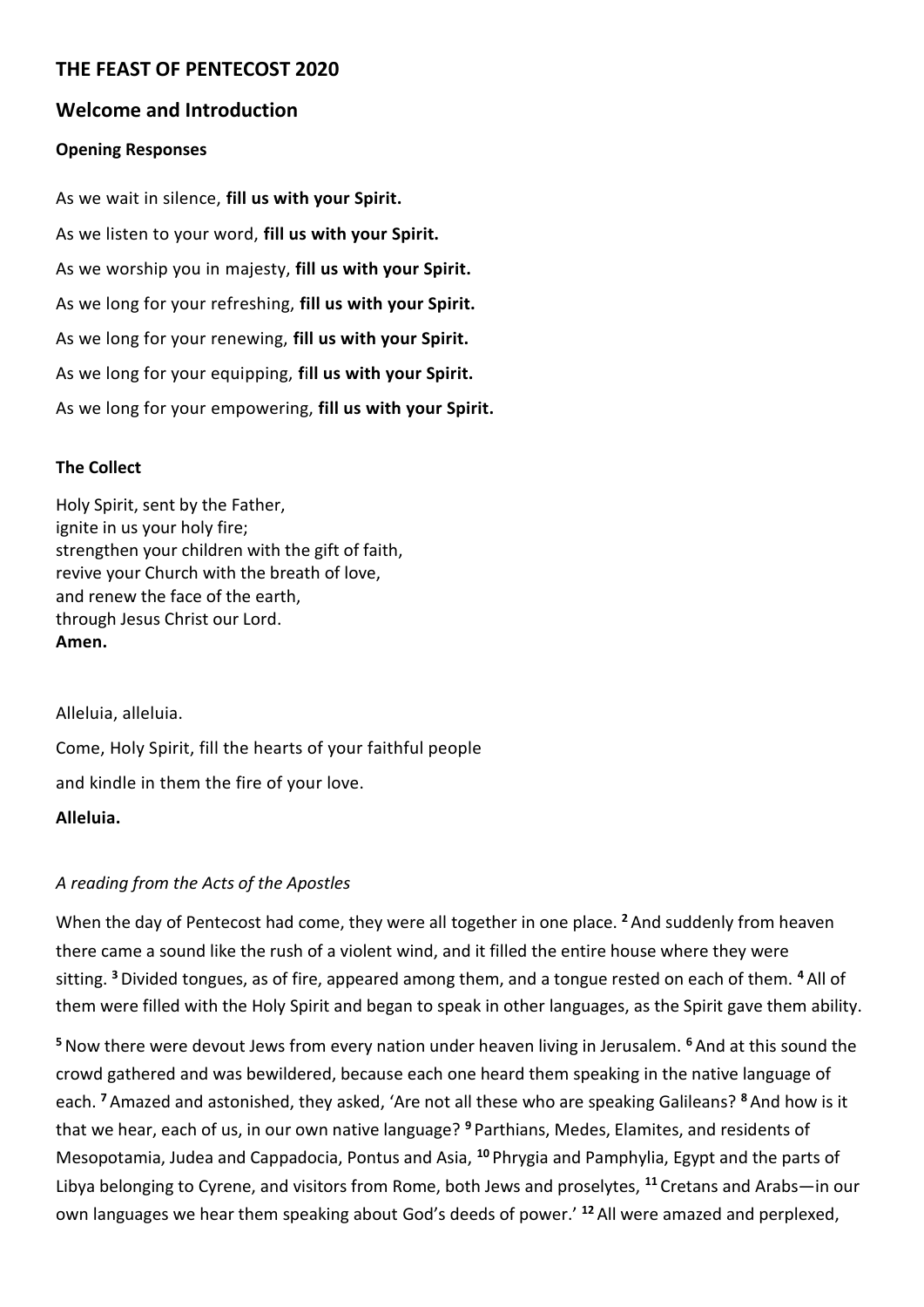saying to one another, 'What does this mean?' **<sup>13</sup>** But others sneered and said, 'They are filled with new wine.'

**<sup>14</sup>** But Peter, standing with the eleven, raised his voice and addressed them: 'Men of Judea and all who live in Jerusalem, let this be known to you, and listen to what I say. **<sup>15</sup>** Indeed, these are not drunk, as you suppose, for it is only nine o'clock in the morning. **<sup>16</sup>**No, this is what was spoken through the prophet Joel:

**<sup>17</sup>** "In the last days it will be, God declares,

that I will pour out my Spirit upon all flesh,

and your sons and your daughters shall prophesy,

and your young men shall see visions,

and your old men shall dream dreams.

**<sup>18</sup>** Even upon my slaves, both men and women,

in those days I will pour out my Spirit;

and they shall prophesy.

**<sup>19</sup>** And I will show portents in the heaven above

and signs on the earth below,

blood, and fire, and smoky mist.

**<sup>20</sup>** The sun shall be turned to darkness

and the moon to blood,

before the coming of the Lord's great and glorious day.

**<sup>21</sup>** Then everyone who calls on the name of the Lord shall be saved."

### **Talk**

# **Prayers and grace before an Agape meal**

Be with us, Spirit of God; **nothing can separate us from your love.**

Breathe on us, breath of God; **fill us with your saving power.**

Speak in us, wisdom of God; **bring strength, healing, and peace.**

Let us bless the Father, and the Son, and the Holy Spirit. **Let us praise and bless God for ever.**

Being made one by the power of the Spirit, as our Saviour taught us, so we pray

Our Father in heaven, hallowed be your name, your kingdom come, your will be done, on earth as in heaven. Give us today our daily bread. Forgive us our sins as we forgive those who sin against us. Lead us not into temptation but deliver us from evil. For the kingdom the power, and the glory are yours now and for ever. Amen.